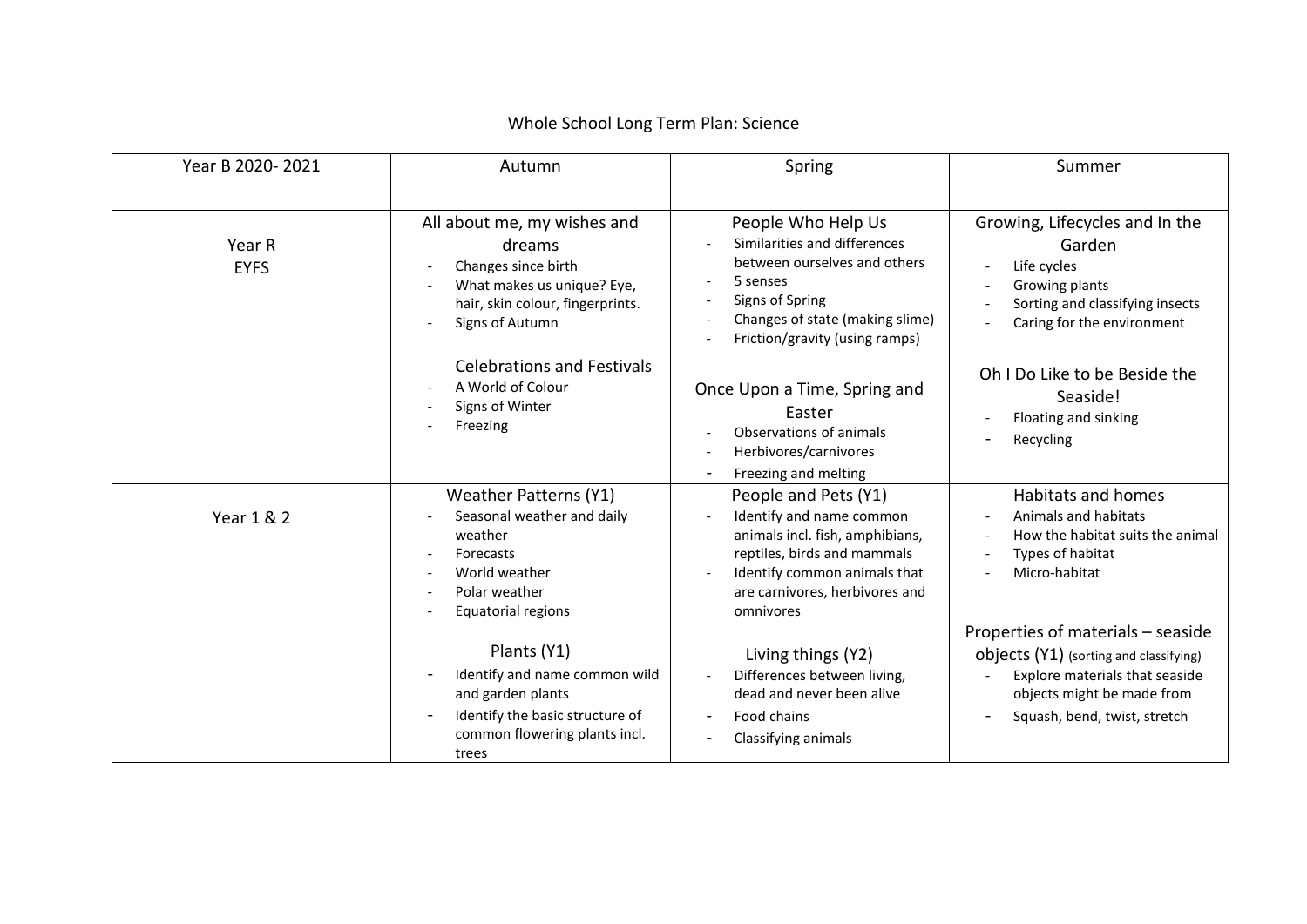| Year 3 & 4 | Rocks, soils and fossils (Y3)<br>Types of rock<br>Properties of rock<br><b>Fossil formation</b><br><b>Mary Anning</b><br>Soil investigation<br>Teeth/digestive system/food<br>chains (Y4)<br>Investigate digestive system<br>Types and functions of teeth<br>Tooth decay investigation                        | States of Matter (Y4)<br>Investigate gas/liquid/solid<br>Water cycle<br>All Living Things (Y4)<br>Grouping and classifying<br>Vertebrates<br>Invertebrates<br>Habitat survey | Habitats<br>Local and wider environment<br>$\overline{\phantom{a}}$<br>Danger posed to living things by<br>changes in the environment<br>Plants (Y3)<br>Parts of plants<br>$\overline{a}$<br>What a plant needs to<br>grow/survive<br>Water transportation |
|------------|---------------------------------------------------------------------------------------------------------------------------------------------------------------------------------------------------------------------------------------------------------------------------------------------------------------|------------------------------------------------------------------------------------------------------------------------------------------------------------------------------|------------------------------------------------------------------------------------------------------------------------------------------------------------------------------------------------------------------------------------------------------------|
| Year 5 & 6 | Properties and changes of<br>materials (Y5)<br>thermal conductors and insulators<br>electrical conductors<br>dissolving<br>separating mixtures<br>irreversible changes<br>Forces (Y5)<br>Identify forces acting on objects<br>Explore gravity<br>Air resistance<br>Water resistance<br>Friction<br>mechanisms | Earth and Space (10 week unit)<br>(Y5)<br>Spherical bodies<br>Planets<br>Geocentric Versus Heliocentric<br>Night and day<br>Movement of the moon                             | All living things (Y5)<br>(Lifecycles)<br>plant reproduction<br>life cycles of mammals<br>metamorphosis<br>All living things (Y6)<br>(Classification)<br>classifying animals<br>$\sim$<br>Linnaean system<br>Micro organisms                               |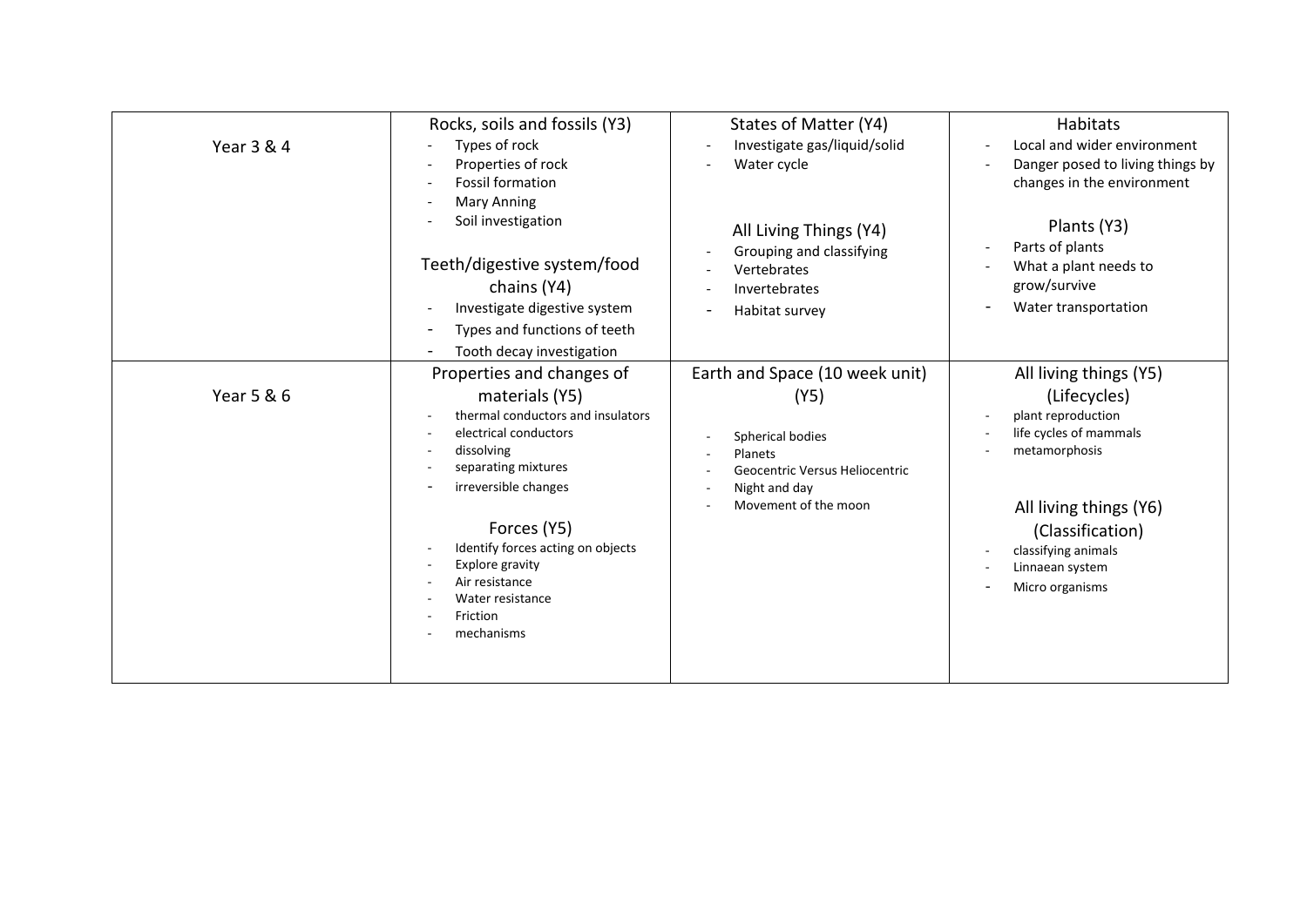## Whole School Plan: Science

| Year A 2021 - 2022               | Autumn                                                                                                                                                                                                                                                         | Spring                                                                                                                                                                                                                                                                | Summer                                                                                                                                                                                                                                                                                                               |
|----------------------------------|----------------------------------------------------------------------------------------------------------------------------------------------------------------------------------------------------------------------------------------------------------------|-----------------------------------------------------------------------------------------------------------------------------------------------------------------------------------------------------------------------------------------------------------------------|----------------------------------------------------------------------------------------------------------------------------------------------------------------------------------------------------------------------------------------------------------------------------------------------------------------------|
| Class 1<br>Year R<br><b>EYFS</b> | All about me, my wishes and<br>dreams<br>Changes since birth<br>What makes us unique? Eye,<br>$\overline{\phantom{a}}$<br>hair, skin colour, fingerprints.<br>Signs of Autumn<br><b>Celebrations and Festivals</b>                                             | People Who Help Us<br>Similarities and differences<br>between ourselves and others<br>5 senses<br>Signs of Spring<br>Changes of state (making slime)<br>Friction/gravity (using ramps)                                                                                | Growing, Lifecycles and In the<br>Garden<br>Life cycles<br>Growing plants<br>Sorting and classifying insects<br>Caring for the environment                                                                                                                                                                           |
|                                  | A World of Colour<br>Signs of Winter<br>Freezing                                                                                                                                                                                                               | Once Upon a Time, Spring and<br>Easter<br>Observations of animals<br>Herbivores/carnivores<br>Freezing and melting                                                                                                                                                    | Oh I Do Like to be Beside the<br>Seaside!<br>Floating and sinking<br>Recycling<br>$\overline{\phantom{0}}$                                                                                                                                                                                                           |
| Class 2<br>Year 1 & 2            | Amazing Me!<br><b>Investigating Senses</b><br>Changes over time<br>Seasonal Changes (Y1)<br>Explore seasons and the<br>weather associated<br>Investigate rainfall<br>$\overline{\phantom{a}}$<br>Compare seasons<br>Animals in different seasons<br>Day length | Animals including humans (Y2)<br>Animals have offspring that grow<br>into adults<br>Basic needs of animals for survival<br>Importance of exercise eating the<br>right food and hygiene<br>The Environment<br>Climate change<br>Recycling<br><b>Endangered animals</b> | Plants (Y2)<br>What plants need to grow and<br>thrive<br>Plant life cycles<br>Uses of everyday materials (Y1<br>&Y2) (investigating and problem solving)<br>Properties of materials<br>including wood, plastic, metal,<br>glass, fabric and their uses<br>Investigate which materials are<br>best for which problems |